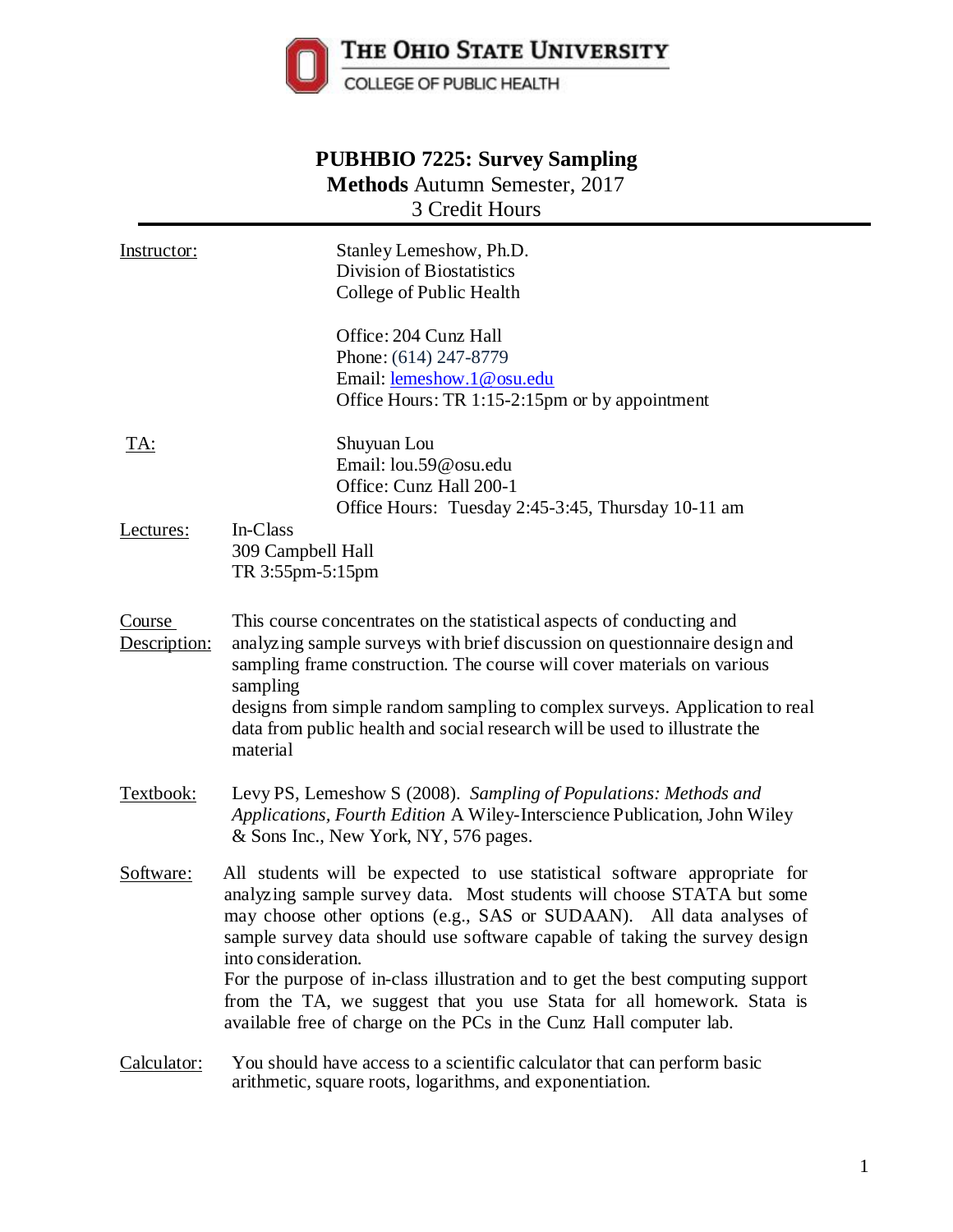

THE OHIO STATE UNIVERSITY

COLLEGE OF PUBLIC HEALTH

Website: There is a Canvas site for this course.

Announcements, lecture notes, homework assignments and datasets, and answer keys to homework and exams will be posted to Canvas.

### Learning Objectives:

Upon successful completion of this course, students are expected to:

- **1.** Explain the basic statistical concepts**:** review of descriptive statistics, sampling distributions, confidence intervals, hypothesis tests, basics of random sampling, examples of non-random sampling
- **2.** Explain and implement simple random sampling**:** selecting a simple random sample, with replacement sampling versus without replacement sampling, estimating a mean or proportion, variance estimation, finite population correction factor, survey weights, sample size estimation
- **3.** Explain and implement stratified random sampling**:** estimation of means, proportions and variances, sample allocation to strata, comparison with simple random sampling, post- stratification, design effect
- **4.** Explain and implement one-stage and two-stage cluster sampling**:** examples of clusters, intracluster correlation, estimation of means, proportions and variances, cluster sample design
- **5.** Explain and implement unequal probability sampling**:** examples, estimation of means, proportions and variances, with replacement sampling versus without replacement sampling
- **6.** Describe and analyze complex surveys**:** examples of surveys combining stratified, cluster, and unequal probability sampling (most large public-use surveys have complex designs)
- **7.** Discuss and critique survey nonresponse mechanisms**:** impact of nonresponse in survey sampling, missing data mechanism, imputation for missing data
- **8.** Design survey questionnaires**:** brief overview of some principles for designing good survey questions including some issues specific to different survey modes (telephone, personal interview, mail, or web-based)

## Core Competencies

This course will satisfy the following Biostatistics core competencies for MPH students:

- Apply appropriate descriptive and inferential statistical techniques to public health data and interpret results of statistical analyses in the context of public health research and evaluation. (1)
- Demonstrate effective written and oralskills for communicating with different audiences in the context of professional public health activities. (6)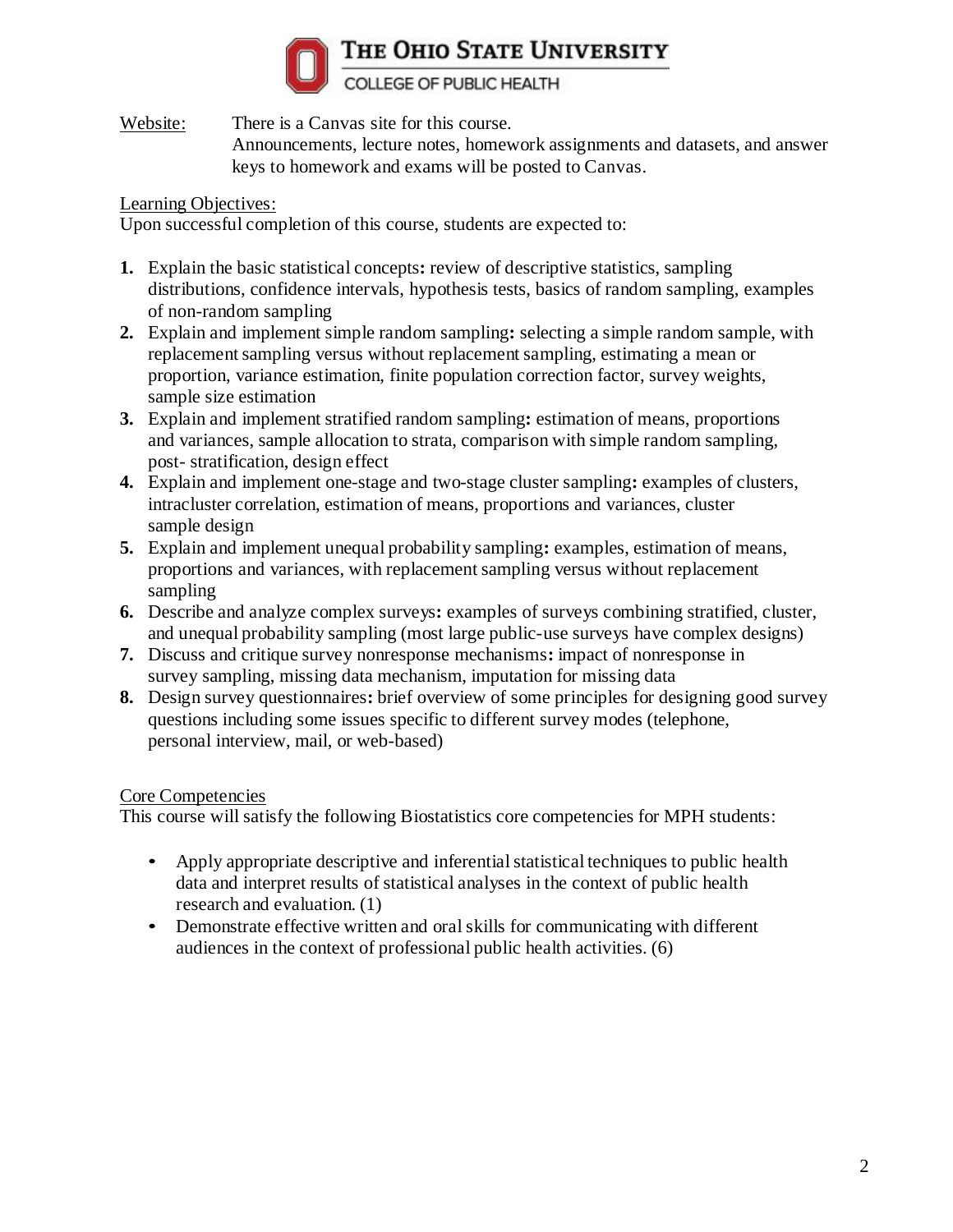

COLLEGE OF PUBLIC HEALTH

This course will satisfy the following competencies for MPH students with a specialization in Biostatistics:

- Critique scientific research articles and assess the appropriateness of statistical applications involved. (1)
- Describe preferred methodological alternatives to commonly used statistical methods when assumptions are not met. (2)
- Develop written and oral presentations based on statistical analyses for both public health professionals and educated lay audiences. (3)
- Apply appropriate statistical techniques for analyzing public health-related data with specific characteristics.  $(4)$
- Describe basic concepts of probability, random variation and commonly used statistical probability distributions. (6)
- Use standard statistical software for both data management and data analysis.

This course will satisfy the following Biostatistics core competencies for MS students:

• Read the scientific literature in the student's field and critique the methods and results. (8)

This course will satisfy the following Biostatistics core competencies for PhD students:

- Understands the theoretical foundations of statistical methods. (1)
- Critique general scientific research articles and assess the appropriateness of the statistical applications and methodology involved. (2)
- Work effectively and collaboratively in a team on a biological or health-related scientific question. (3)
- Communicate the results of statistical analyses to statistical and non-statistical audiences. (5)

 References: Sampling: Design and Analysis by Sharon L. Lohr Sampling Techniques, 3rd Edition by Cochran WG Survey Sampling by Kish L Elementary Survey Sampling by Scheaffer RL, Mendenhall W, and Ott Statistical Survey Techniques by Jessen RJ Sample Survey Methods and Theory by Hansen MH, Hurwitz WN, & Madow WG Statistics: A Guide to the Unknown, 2nd Edition edited by Tanur JM

## Prerequisites:

PUBHBIO 702, or equivalent. You should be comfortable with expectation, variance, conditional probability and confidence intervals as a minimum. Students are strongly encouraged to speak with the instructor if they do not have the adequate background before registering for this course.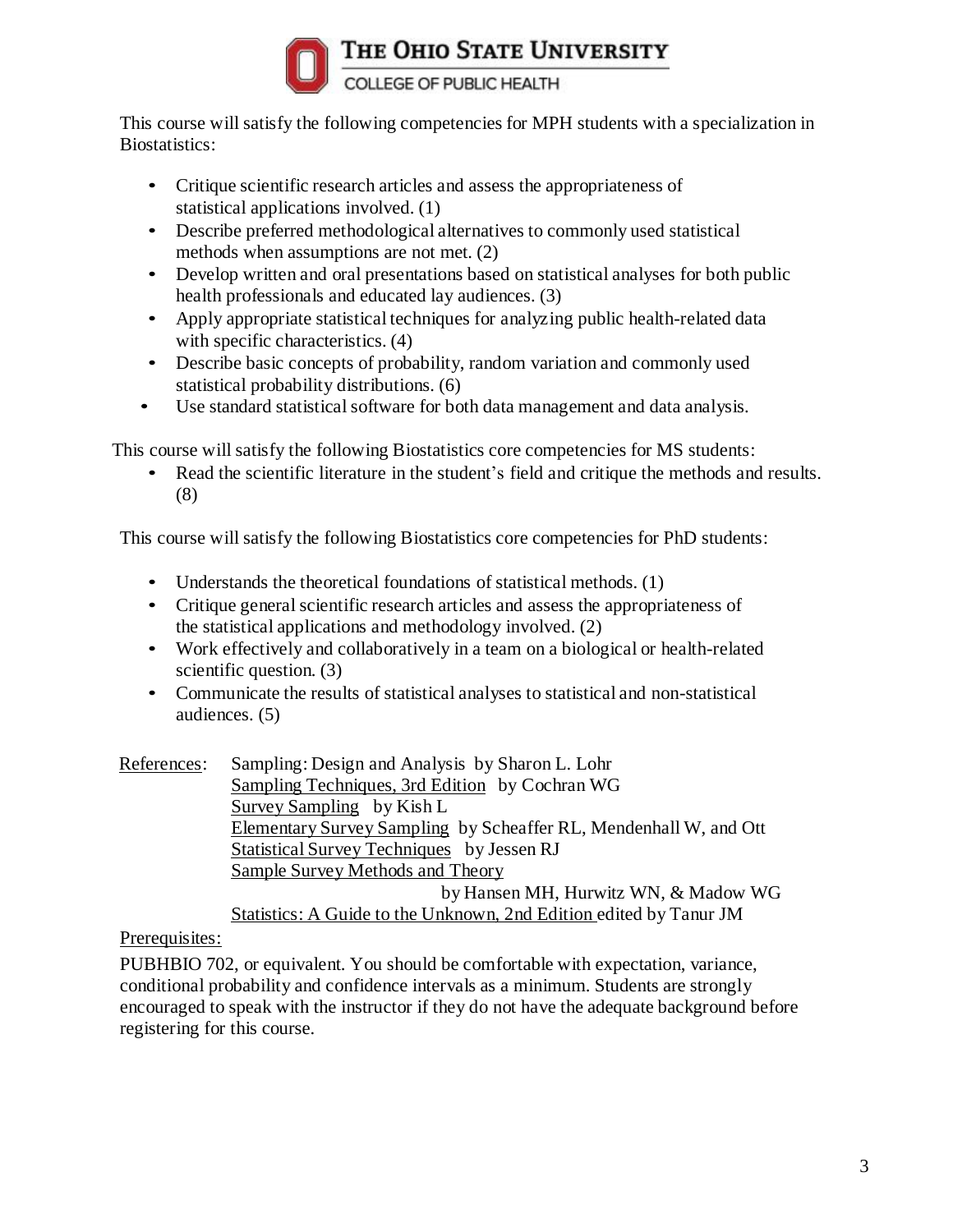

#### Attendance:

The class will move quickly and cover a substantial amount of material; thus, attendance at each class is expected.

The 8 homework assignments and midterm exam will be returned during the regular class time. It is the student's responsibility to show up for every class and pick up graded homework and exams.

Exams: Midterm – Oct. 17<sup>th</sup> Final presentations  $-$  Nov 30<sup>th</sup>, Dec 5<sup>th</sup> Final Exam – December  $13<sup>th</sup>$ ,  $4:00<sub>pm</sub> - 5:45<sub>pm</sub>$ Exams are in class and open book, open notes. You also need to bring a calculator to facilitate the computations. Cell phones and computers are not permitted.

As a general rule, make-up exams and advance exams will not be given. Exceptions to this rule are evaluated on a case-by-case basis. Permission to taking the exam at a time other than scheduled is granted solely at instructor's discretion. Students must submit the request before the exam takes place with valid supporting document. No post-exam request will be considered except the student is hospitalized during the exam period.

#### Homework:

There are eight homework assignments in all, worth 15% of the course grade. Homework will include both writing and computing exercises. Late homework will not be accepted.

Clear and effective communication is crucial in statistical practice. This rule is applied to both homework and exams. In any problem-solving question that is required to show the work, it is the student's responsibility to make sure that he/she justifies his/her answer and provides enough detail for the grader to understand. Points will be taken for not-well- justified answer.

The students are required to turn in a hard copy of the homework assignments. Email is an option only for emergencies. Also, the students should assume the full responsibility for sending the homework via email and need to make sure the instructor receive them on time and can open the attachment successfully.

### Final Project:

Students are required to complete a final project by the end of the class, which includes an inclass oral presentation. Students will be distributed into groups of approximately 4-5 students each. Each group will work on a project from a large sample survey, the data for which is available from the internet. An oral presentation will be made by each group at which time the survey's design will be carefully described and results of the statistical analyses that were performed will be presented.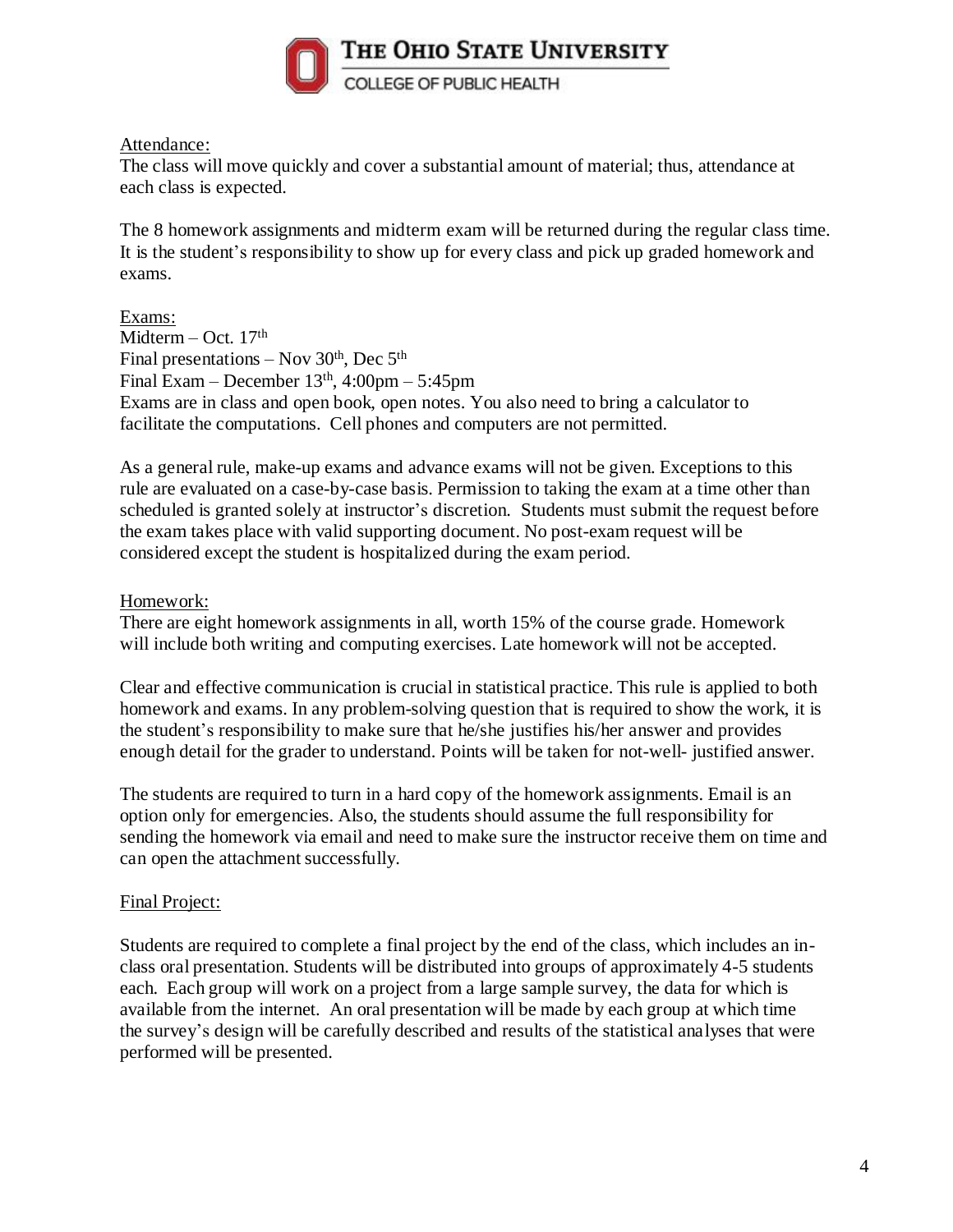

Grading:

| 35% |
|-----|
| 35% |
| 15% |
| 15% |
|     |

Any questions regarding the grading should be addressed within one week of the return of the homework or exams. No request of regrading on previous homework or exams will be accepted after the final exam except for the last homework and the final exam. As a general policy, when requested, the regrading will apply to the whole exam or the homework, not just to the specific part which the student thinks there might be a mistake. As a consequence, regrading may lead to a lower overall score. All questions regarding grading should be directed to the professor and not the TA.

#### Grading scale:

| A 94-100 B+ 87-89 C+ 77-79 D 60-69 |                   |  |  |
|------------------------------------|-------------------|--|--|
| A- 90-93 B 84-86 C 74-76 E <60     |                   |  |  |
|                                    | B- 80-83 C- 70-73 |  |  |

*\*The instructor reserves the right to adjust the grading scale if it appears necessary due to overall class performance. These adjustments will only raise a student's grade, not lower it.*

### TA responsibilities:

The TA assigned to the course will hold regular office hours and may lead review sessions for any students who need help with class material. The TA may assist with scoring homework and exams; however, final grades will be assigned by the professor. All questions regarding grading should be directed to the professor and not the TA.

#### Office of Student Life: Disability Services

Any student who feels s/he may need an accommodation based on the impact of a disability should contact me privately to discuss your specific needs. Please contact the Office of Student Life: Disability Services at 614-292-3307 in room 098 Baker Hall to coordinate reasonable accommodations for students with documented disabilities [\(http://www.ods.ohio](http://www.ods.ohio-state.edu/)[state.edu/\)](http://www.ods.ohio-state.edu/).

#### Mental Health Services

As a student you may experience a range of issues that can cause barriers to learning, such as strained relationships, increased anxiety, alcohol/drug problems, feeling down, difficulty concentrating and/or lack of motivation. These mental health concerns or stressful events may lead to diminished academic performance or reduce a student's ability to participate in daily activities. The Ohio State University offers services to assist you with addressing these and other concerns you may be experiencing. If you or someone you know are suffering from any of the aforementioned conditions, you can learn more about the broad range of confidential mental health services available on campus via the Office of Student Life's Counseling and Consultation Service (CCS) by visiting ccs.osu.edu or calling 614-292-5766. CCS is located on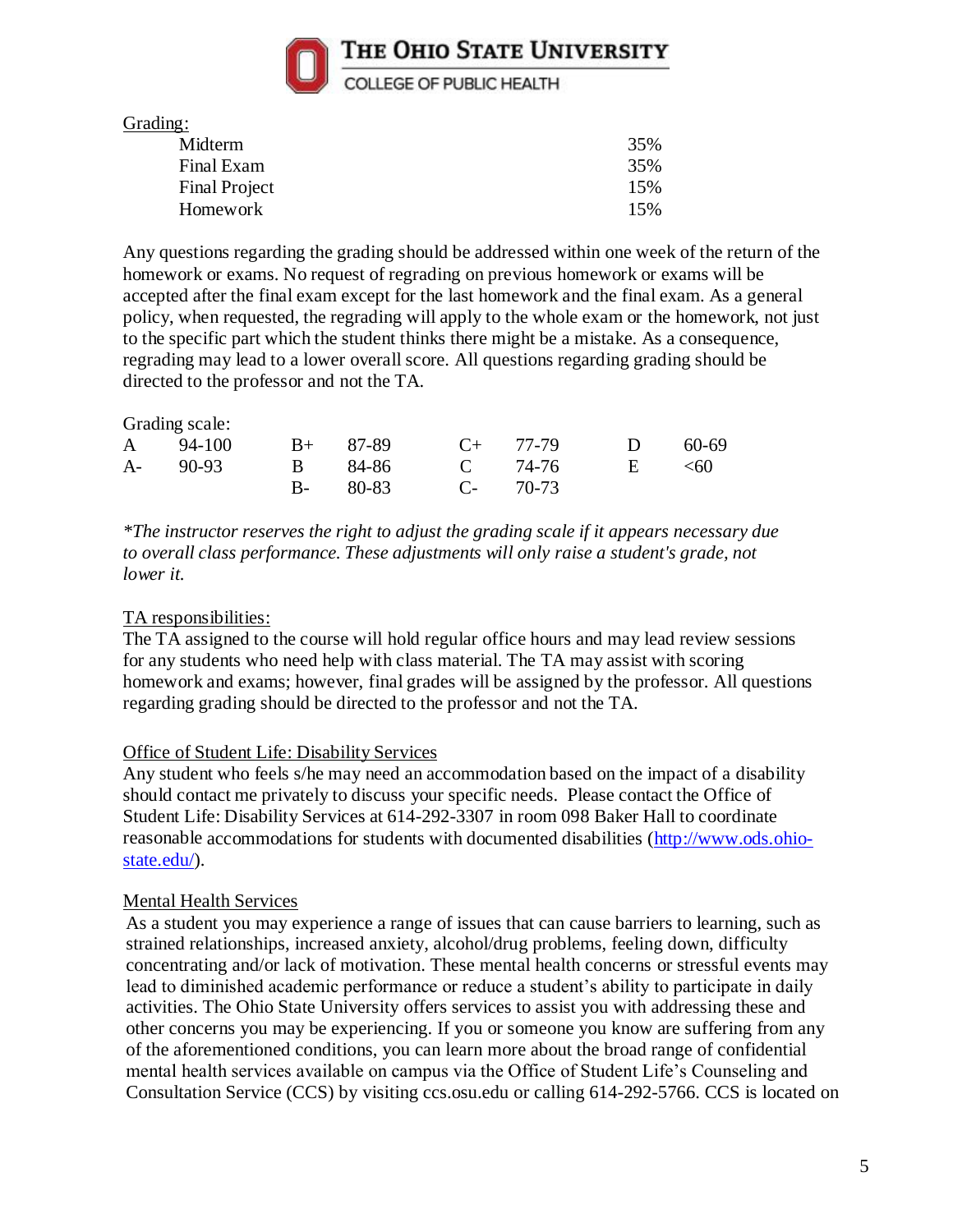

THE OHIO STATE UNIVERSITY

COLLEGE OF PUBLIC HEALTH

the 4th Floor of the Younkin Success Center and 10th Floor of Lincoln Tower. You can reach an on call counselor when CCS is closed at 614-292-5766 and 24 hour emergency help is also available through the 24/7 National Suicide Prevention Hotline at 1-800-273-TALK or at suicidepreventionlifeline.org.

### Academic integrity:

Academic integrity is essential to maintaining an environment that fosters excellence in teaching, research, and other educational and scholarly activities. Thus, The Ohio State University, the College of Public Health, and the Committee on Academic Misconduct (COAM) expect that all students have read and understood the University's *Code of Student Conduct* and the College's *Student Handbook*, and that all students will complete all academic and scholarly assignments with fairness and honesty. The *Code of Student Conduct* and other information on academic integrity and academic misconduct can be found at the COAM web pages [\(http://oaa.osu.edu/coam/home.html\)](http://oaa.osu.edu/coam/home.html). Students must recognize that failure to follow the rules and guidelines established in the University's *Code of Student Conduct*, the *Student Handbook*, and in the syllabi for their courses may constitute "Academic Misconduct." The Ohio State University's *Code of Student Conduct* (Section 3335-23-04) defines academic misconduct as: "Any activity that tends to compromise the academic integrity of the University, or subvert the educational process." Examples of academic misconduct include (but are not limited to) plagiarism, collusion (unauthorized collaboration), copying the work of another student, and possession of unauthorized materials during an examination. Please note that the use of material from the Internet without appropriate acknowledgement and complete citation is plagiarism just as it would be if the source were printed material. Further examples are found in the *Student Handbook*. Ignorance of the *Code of Student Conduct* and the *Student Handbook* is never considered an "excuse" for academic misconduct.

If I suspect a student of academic misconduct in a course, I am obligated by University Rules to report these suspicions to the University's Committee on Academic Misconduct. If COAM determines that the student has violated the University's *Code of Student Conduct* (i.e., committed academic misconduct), the sanctions for the misconduct could include a failing grade in the course and suspension or dismissal from the University. If you have any questions about the above policy or what constitutes academic misconduct in this course, please contact me.